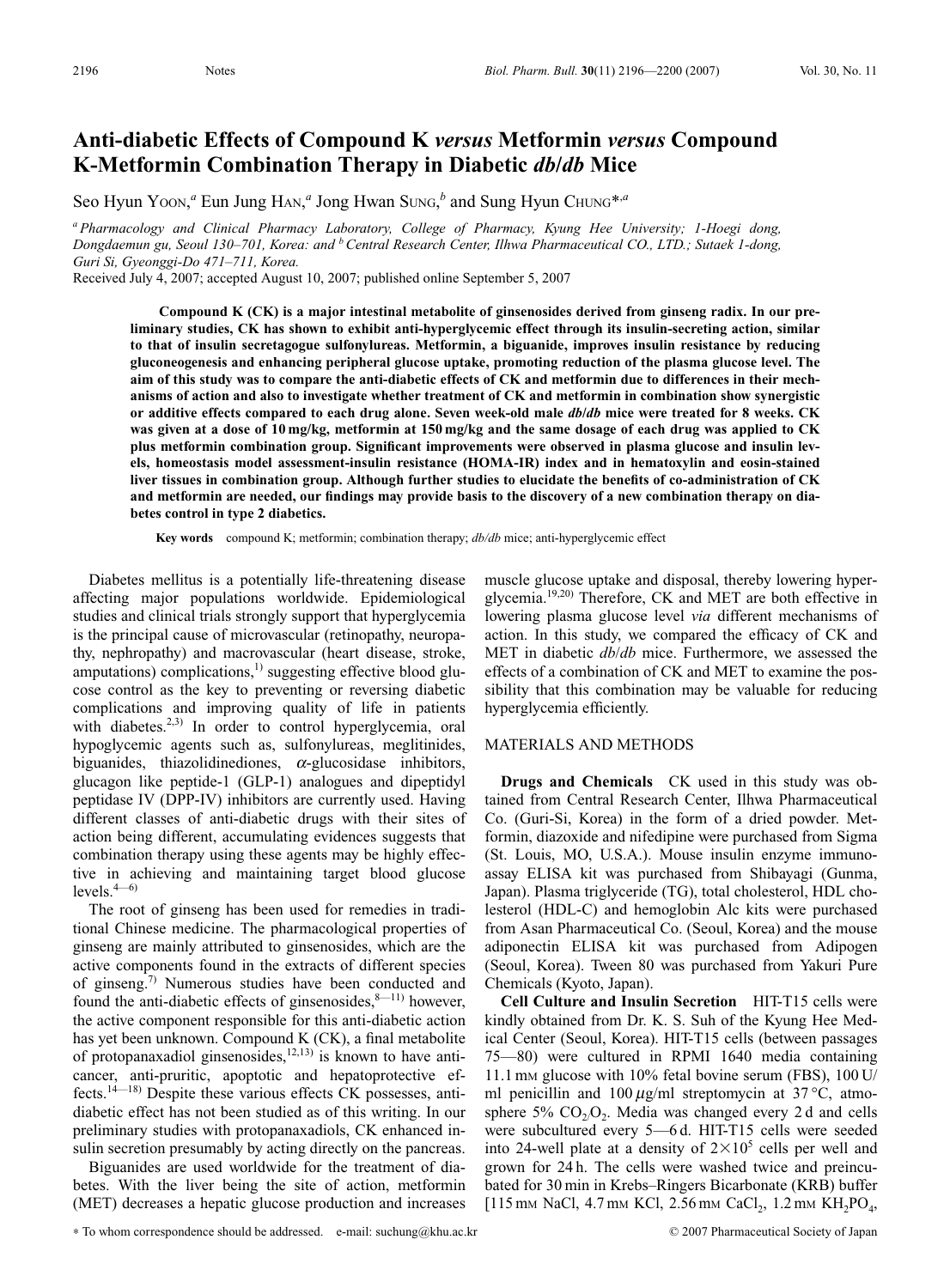1.2 mm  $MgSO<sub>4</sub>$ , 20 mm NaHCO<sub>3</sub>, 16 mm HEPES and 0.3% bovine serum albumin, pH 7.4]. Cells were then treated with KRB buffer containing 5 mm glucose with or without CK, and incubated for 1 h at  $37^{\circ}$ C. After incubation, aliquots of the media were stored at  $-20^{\circ}$ C until insulin measurement. To explore how CK augments the glucose-stimulated insulin secretion, HIT-T15 cells were incubated for 1h in KRB buffer containing either 0.5 mm diazoxide or  $10 \mu$ m nifedipine in the absence or presence of CK  $(8 \mu)$ , and insulin concentration was measured.

**Oral Glucose Tolerance Test (OGTT) in ICR Mice** The ICR mice were fasted for 12 h prior to the experiment, and CK (12.5, 25 mg/kg) was administered orally 30 min prior to glucose challenge. Glucose (1.5 g/kg) was orally administered at 0 min, and the blood was withdrawn at 0, 30, 60 and 120 min after glucose administration. Plasma glucose and insulin levels were determined by the glucose oxidase method and mouse insulin ELISA kit, respectively.

**Anti-diabetic Effects in** *db***/***db* **Mice. Animals** Fiveweek-old male C57BL/KsJ *db*/*db* mice were purchased from Japan SLC, Inc. (Hamamatsu, Japan) and were acclimatized in a room with 12–12 h light–dark cycle (8:00 A.M. to 8:00 P.M.), a temperature of  $24 \pm 1$  °C, and a humidity of  $55 \pm 5$ %. Throughout the experimental period, animals were fed with standard rodent chow (LabDiets, U.S.A.) and water *ad libitum*. At seven-week-old, mice were randomly divided into four groups; diabetic control group (DC) and three treatment groups. Compound K was given at a dose of 10 mg/kg (CK), metformin at 150 mg/kg (MET) and the same dosage of each drug was applied to compound K plus metformin combination group (CK+MET). Body weight and blood glucose levels were measured every week. At the end of the study, blood was collected for plasma insulin, adiponectin and lipid level measurement. After sacrifice, liver was immediately removed and instantly soaked in liquid nitrogen and stored at  $-70^{\circ}$ C for morphological examination.

**Hemoglobin A1c** Using blood samples collected from *db*/*db* mice in the fasting state, percent HbA1c was measured with a Hemoglobin A1c kit according to the manufacturer's instructions.

**Insulin and HOMA-IR** Mouse insulin enzyme immunoassay ELISA kit was used to measure the plasma insulin concentration. Insulin resistance was determined by the homeostasis model assessment (HOMA) method by using the following equation: HOMA value for insulin resistance  $(HOMA-IR)$ = fasting insulin  $(\mu U/ml) \times$  fasting glucose (mmol/  $1)/22.5.^{21}$ 

**Hepatic Histology** Liver was removed and fixed in 10% neutral buffered formalin. The tissues were subsequently embedded in paraffin and sectioned with thickness of  $5 \mu m$ using a microtome (Leica, Wetzlar, Germany). Tissue sections prepared onto aminosilane-treated slides were deparaffinized and rehydrated through graded alcohols to distilled water. Tissue sections were stained with hematoxylin–eosin and mounted with Canada balsam before analyzing under microscope (Olympus, Japan).

**Statistical Analysis** Data are expressed as mean values S.D. and comparisons of data have been done by unpaired Student's *t*-test or ANOVA, as appropriate. Mean values were considered significantly different when  $p<0.05$ .

## RESULTS

**Effect of CK on Insulin Secretion** To explore whether CK augments a glucose-stimulated insulin secretion, different concentrations of CK were treated to HIT-T15 cells. CK at the concentration range between 1 and  $8 \mu$ M augmented a glucose-stimulated insulin secretion in a concentration dependent manner with the maximal response occurring at  $8 \mu$ M (Fig. 1A). Next, to examine how CK enhances a glucose-stimulated insulin secretion, diazoxide  $(K^+$  channel opener) and nifedipine (L-type of  $Ca^{+2}$  channel blocker) were used. Diazoxide (0.5 mm) blocked a glucose-induced insulin secretion from  $31.9 \pm 2.7$  to  $15.4 \pm 1.2 \,\mu$ U/ml in HIT-T15 cells  $(p<0.01$ , Fig. 1B). In HIT-T15 cells supplemented with 5 mm glucose and  $8 \mu$ m CK, diazoxide suppressed the insulin secretion to a level observed in 5 mm glucose with diazoxide ( $p<0.001$ ). The addition of 10  $\mu$ M nifedipine also reduced the insulin secretory effect of CK from  $47.5 \pm 2.5$  to  $19.3\pm0.6 \,\mu\text{U/ml}$  ( $p<0.001$ , Fig. 1B), to a level observed in cells incubated with 5 mm glucose and nifedipine  $(18.5 \pm$  $2.0 \mu U/ml$ ).

**OGTT in ICR Mice** OGTT was performed to determine the effect of a single oral dose of CK on glucose tolerance and insulin secretion using the ICR mice (Fig. 1). Glucose challenge dramatically increased the blood glucose levels in control group mice, whereas CK-treated groups significantly prevented the blood glucose levels from rising, especially at 30 min after glucose load  $(p<0.05,$  Fig. 1C). When the area under the curve (*AUC*) was compared between groups, CK12.5 and CK25-treated groups (12.5, 25 mg/kg dose) showed 9% and 15%  $(p<0.05)$  reduction, respectively, compared to that of control group (inset at upper right corner of Fig. 1C). Plasma insulin level at 30 min after glucose load in control group was  $31.9\pm0.8 \,\mu\text{U/ml}$ , whereas insulin levels in CK12.5 and CK25-treated groups were  $35.8 \pm 1.8$  ( $p < 0.05$ ) and  $37.5 \pm 1.1 \mu U/ml$  ( $p<0.01$ ), respectively, indicating that CK lowered the blood glucose levels by enhancing insulin secretion (Fig. 1D).

Effects of CK, MET and CK+MET on Metabolic Pa**rameters** Table 1 shows the effects of CK, MET and CK MET on metabolic parameters in diabetic *db*/*db* mice treated for 8 weeks. Compared to DC, weight gain was decreased in both CK and MET groups; however, this decrease in weight gain was not observed in  $CK+MET$  combination group. All treatment groups showed increase in food intake, and water intake was increased in  $CK+MET$  group compared to DC. The HbA1c levels of treatment groups were all significantly lower than that of DC. With HbA1c level  $5.9 \pm 0.2\%$  in DC, CK showed  $4.9 \pm 0.5\%$  ( $p < 0.01$ ),  $4.9 \pm 0.2\%$  for MET ( $p <$ 0.01) and  $5.0 \pm 0.1\%$  for CK+MET ( $p < 0.01$ ). The plasma adiponectin level was also determined at the end of the experiment. Although all treatment groups showed increase in the plasma adiponectin levels compared to DC, only CK group showed the significance. At the end of the experiment, mice were sacrificed and their liver and fat tissues were removed. When the epididymal fat was weighed, significant difference in fat weight/body weight (%) was observed in MET  $(5.4 \pm 0.4\%, p < 0.01)$  compared to DC  $(6.3 \pm 0.5\%).$ The plasma lipid levels triglyceride, cholesterol, HDL-cholesterol and LDL-cholesterol levels were also determined; however, no significant differences were observed.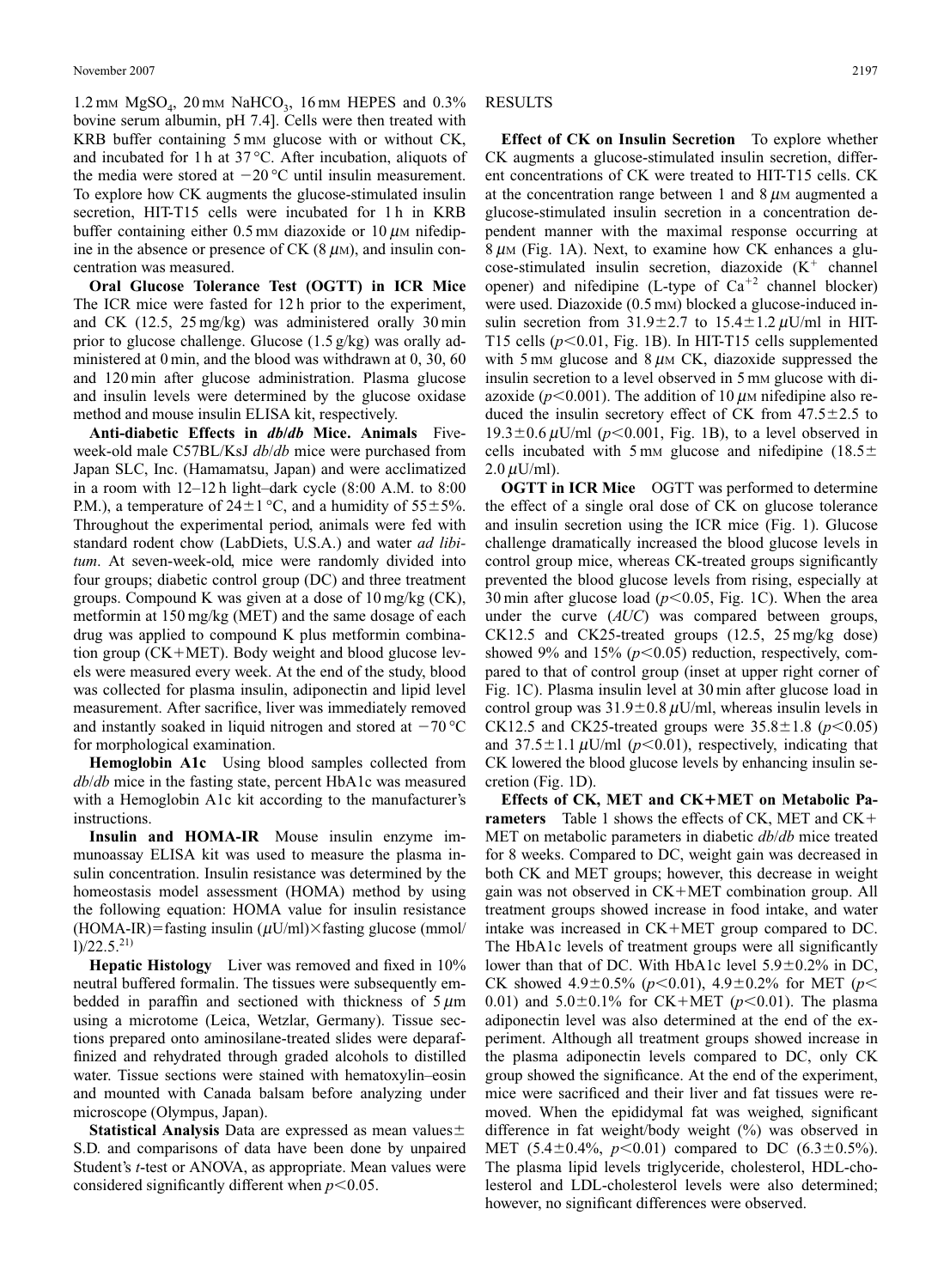

#### Fig. 1. Effect of CK on Insulin Secretion

Insulin concentration was measured in HIT-T15 cells treated with CK at different doses (A), and in the presence of diazoxide or nifedipine (B). Plasma glucose (C) and insulin levels at 30 min (D) were determined after oral glucose challenge (1.5 g/kg) after 12 h of food deprivation in ICR mice. Inset at the upper right corner of C indicates the area under the curve. Plasma glucose level was measured in control mice  $(\bullet)$ , mice with 12.5 mg/kg CK ( $\circ$ ), mice with 25 mg/kg CK ( $\nabla$ ) and mice with 2 mg/kg glimepiride ( $\triangledown$ ). Values are means±S.D. of six or seven mice. \* *p*<0.05, \*\* *p*<0.01, \*\*\* *p*<0.001 compared to control.

Table 1. Effects of CK, MET and CK+MET on Metabolic Parameters

| Parameter               | DC               | CK.              | <b>MET</b>       | $CK+MET$         |
|-------------------------|------------------|------------------|------------------|------------------|
| Weight gain $(g)$       | 26.1             | 25.1             | 23.7             | 27.3             |
| Food intake (g/mouse)   | 219.8            | 234.5            | 233.3            | 233.0            |
| Water intake (ml/mouse) | 227.0            | 212.8            | 223.5            | 243.8            |
| HbA1c $(\%)$            | $5.9 \pm 0.2$    | $4.9 \pm 0.5$ ** | $4.9 \pm 0.2$ ** | $5.0 \pm 0.1**$  |
| Plasma adiponectin      | $124.1 \pm 0.3$  | $131.3 \pm 0.8*$ | $138.6 \pm 23.1$ | $128.7 \pm 17.5$ |
| Epididymal fat          |                  |                  |                  |                  |
| Weight $(g)$            | $3.5 \pm 0.5$    | $3.4 \pm 0.4$    | $2.9 \pm 0.3$    | $3.4 \pm 0.4$    |
| Fat/body $(\% )$        | $6.3 \pm 0.5$    | $6.0 \pm 0.2$    | $5.4 \pm 0.4**$  | $6.0 \pm 0.6$    |
| Plasma lipid            |                  |                  |                  |                  |
| Triglyceride (mg/ml)    | $96.2 \pm 9.3$   | $79.5 \pm 6.8$   | $96.3 \pm 6.0$   | $89.5 \pm 3.5$   |
| Cholesterol (mg/ml)     | $203.2 \pm 13.2$ | $187.2 \pm 7.1$  | $181.1 \pm 9.9$  | $185.6 \pm 3.0$  |
| HDL-cholesterol (mg/ml) | $67.8 \pm 11.1$  | $61.8 \pm 5.4$   | $74.8 \pm 2.1$   | $75.6 \pm 5.6$   |
| LDL-cholesterol (mg/ml) | $116.1 \pm 10.9$ | $82.1 \pm 13.3$  | $92.7 \pm 15.9$  | $90.7 \pm 17.4$  |

Values represent the mean  $\pm$  S.D. (*n*=6). \* *p*<0.05, \*\* *p*<0.01 *vs.* DC.

Effects of CK, MET and CK+MET on Plasma Glu**cose, Insulin and Insulin Resistance Index** The effects of  $CK$ , MET and  $CK+MET$  on plasma glucose, insulin and HOMA value for insulin resistance in diabetic *db*/*db* mice are shown in Table 2. When the plasma glucose levels were measured at the end of the experiment, all treatment groups [CK;  $7.5 \pm 0.6$  mm ( $p < 0.01$ ), MET;  $7.5 \pm 0.5$  mm ( $p < 0.01$ ), CK+MET;  $7.1 \pm 0.4$  mm ( $p < 0.001$ )] showed significantly decreased plasma glucose levels compared to DC  $(10.5\pm$  $(0.8 \text{ mm})$  with CK+MET treatment group being the most effective. The plasma insulin level was also detected. Compared to  $405.9 \pm 27.5 \,\mu\text{U/ml}$  in DC, the plasma insulin concentrations of CK, MET and CK+MET were  $309.6 \pm 44.7$  $\mu$ U/ml, 167.2 $\pm$ 10.4  $\mu$ U/ml ( $p$ <0.05) and 65.5 $\pm$ 17.9  $\mu$ U/ml  $(p<0.05)$ , respectively. With the plasma glucose and insulin levels in each group, insulin resistance index was calculated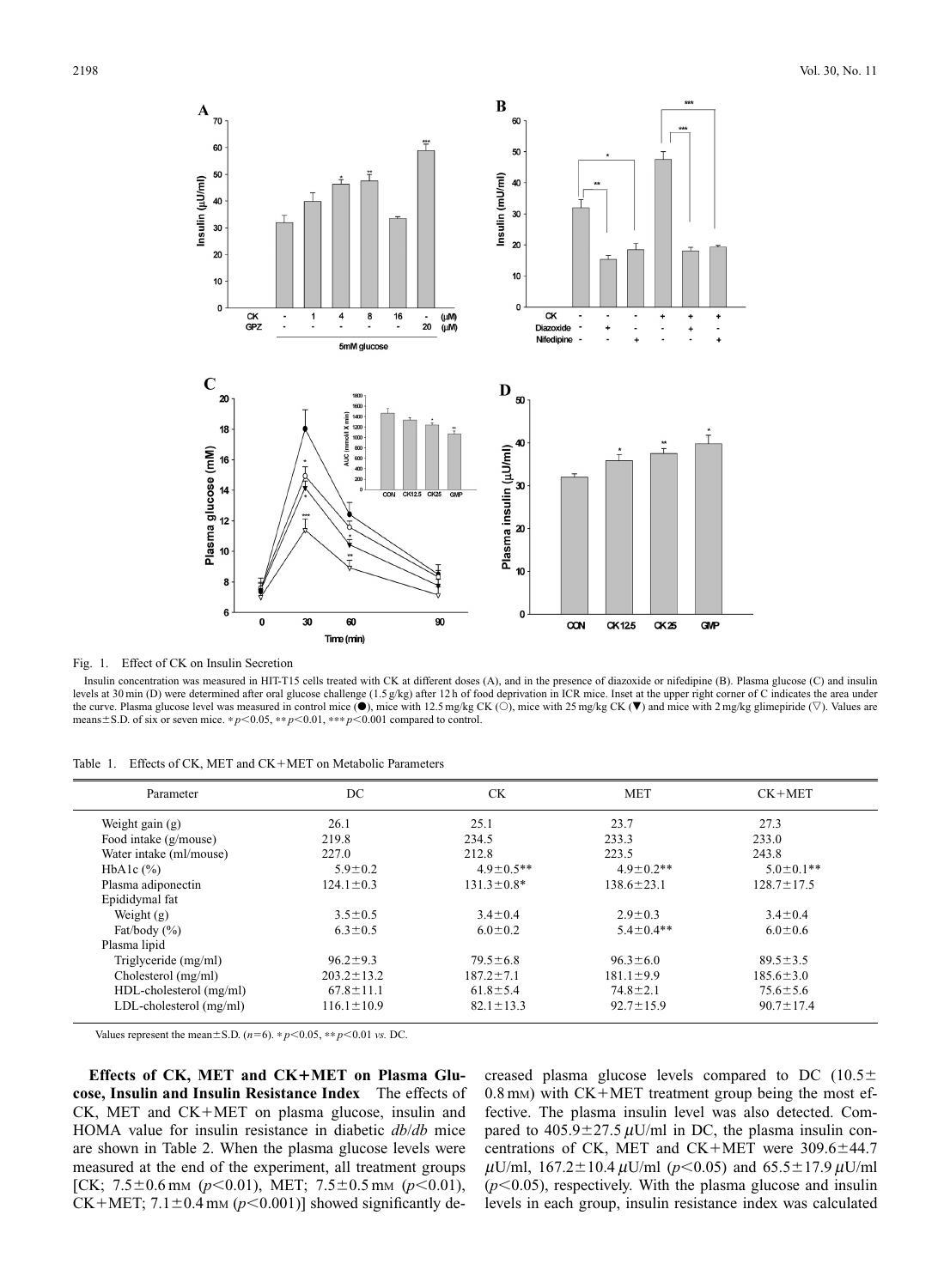Table 2. Effect of CK, MET and CK+MET on Plasma Glucose, Insulin and HOMA-IR Index

|            | Plasma glucose (m <sub>M</sub> ) |                   | Insulin $(\mu U/ml)$ | <b>HOMA-IR</b>      |
|------------|----------------------------------|-------------------|----------------------|---------------------|
|            | Initial                          | Final             |                      |                     |
| DC         | $4.5 \pm 0.5$                    | $10.5 \pm 0.8$    | $405.9 \pm 27.5$     | $189.3 \pm 14.6$    |
| CK.        | $4.4 \pm 0.6$                    | $7.5 \pm 0.6$ **  | $309.6 \pm 44.7$     | $103.4 \pm 8.0$ *** |
| <b>MET</b> | $4.5 \pm 0.4$                    | $7.5 \pm 0.5$ **  | $167.2 \pm 10.4*$    | $56.0 \pm 4.0$ ***  |
| $CK+MET$   | $4.4 \pm 0.5$                    | $7.1 \pm 0.4$ *** | $65.5 \pm 17.9*$     | $20.7 \pm 1.7$ ***  |

Values represent the mean $\pm$ S.D. ( $n=6$ ). Plasma glucose and insulin were analyzed in plasma samples obtained from blood of 12h fasted mice. \* $p$ <0.05, \*\* $p$ <0.01, ∗∗∗ *p*0.001 *vs.* DC.



Fig. 2. Effect of CK on the Structure of Hepatocyte in *db*/*db* Mice (A) Liver weight/body weight ratio. (B) Light microscopic observation of *db* mice stained with hematoxylin and eosin. Magnification of histological sections  $\times 200$ .

∗∗ *p*0.01 compared to diabetic control.

using the equation presented in Materials and Methods. Due to the plasma glucose and insulin lowering effects of CK, MET and  $CK+MET$ , HOMA-IR indices of all treatment groups [CK;  $103.4 \pm 8.0$  ( $p < 0.001$ ), MET;  $56.0 \pm 4.0$  ( $p <$ 0.001), CK+MET;  $20.7 \pm 1.7$  ( $p < 0.001$ )] were significantly reduced compared to DC, especially the  $CK+MET$  group showed the lowest insulin resistance index.

Effects of CK, MET and CK+MET on Liver/Body **Weight Ratio and Hepatic Histology** To examine the effects of CK, MET and  $CK+MET$  administration on the liver of diabetic *db*/*db* mice, the weight of liver tissue was measured and the liver weight/body weight (%) ratio was calculated. MET and  $CK+MET$  showed statistically significant differences when compared to the DC  $(p<0.01)$  (Fig. 2A). The hematoxylin and eosin-stained paraffin sections of liver tissues from DC, CK, MET and  $CK+MET$  groups are shown in Fig. 2B. Large lipid droplets are observed in the DC

group. These lipid droplets are observed less in the treatment groups, especially in the  $CK+MET$  combination group.

#### DISCUSSION

Compound K (CK) is a final metabolite of protopanaxadiol ginsenosides. Although panax ginseng is known to have anti-diabetic activity, the active ingredient is not yet fully identified. In our preliminary studies, protopanaxadiol ginsenosides showed the insulin secretion-stimulating activity. Therefore, it would be interesting to know whether and how CK has an anti-diabetic activity. *In vitro* studies using HIT-T15 cells, CK enhanced the insulin secretion in a concentration dependent manner (Fig. 1A). This effect, however, was completely abolished in the presence of diazoxide or nifedipine (Fig. 1B). Insulin secretion-stimulating activity of a single oral CK administration was also confirmed in OGTT using ICR mice (Figs. 1C, D). From these studies, we may conclude that CK lowered the plasma glucose level by stimulating an insulin secretion and this action was presumably due to the blockade of ATP sensitive  $K^+$  channel.

Metformin (MET), a biguanide that reduces hyperinsulinemia and improves hepatic insulin resistance,  $2^{2,23}$  is used as an oral anti-hyperglycemic agent to treat type 2 diabetics. Although metformin became available for diabetes in the 1950s the mechanism by which it improves insulin sensitivity remained unclear until finding that metformin activates AMPactivated protein kinase  $(AMPK)^{24}$  and inhibits mitochondrial respiratory complex  $I<sub>1</sub><sup>(25)</sup>$  mitochondrial permeability transition<sup>26</sup>) and tyrosine phosphatase activity.<sup>27</sup>

The aim of this study was to firstly compare the efficacy of CK and MET and secondly to assess the effects of its combination in diabetic *db*/*db* mice. As shown in Tables 1 and 2, plasma glucose and hemoglobin A1c in CK (10 mg/kg) and MET (150 mg/kg) monotherapy groups were comparable. Plasma insulin level, on the other hand, was significantly low in the MET treated group, compared to CK, resulting in low HOMA-IR index. Furthermore, it is worth noticing that  $CK+MET$  combination therapy showed remarkably low plasma insulin level and HOMA-IR index. Action mechanism(s) for this marked reduction of plasma insulin level in combination group remains to be established. However, we also found that CK treatment ameliorated an insulin resistance through suppressions of endogenous glucose production (unpublished microarray and enzyme activities data) and lipogenesis in the liver (Fig. 2). In addition, CK has been shown to activate phosphorylation of AMPK in the HIT-T15 cells (unpublished result). With these observations, we speculate that  $CK+MET$  group could lower plasma insulin level and consequently HOMA-IR index more effectively than each drug alone.

Type 2 diabetes strikes 3—7% of adults in most westernized societies, and more than 160 million people worldwide. Rendered by an increasing obesity epidemic, the prevalence of type 2 diabetes is expected to more than double in the next 25 years creating a major healthcare challenge.<sup>28)</sup> Insulin resistance is an early and sustained feature of type 2 diabetes.29) When insulin concentrations are insufficient to compensate for insulin resistance, then hyperglycemia comes about. A therapeutic strategy to address both the hyperglycemia and the insulin resistance is, therefore, rational.